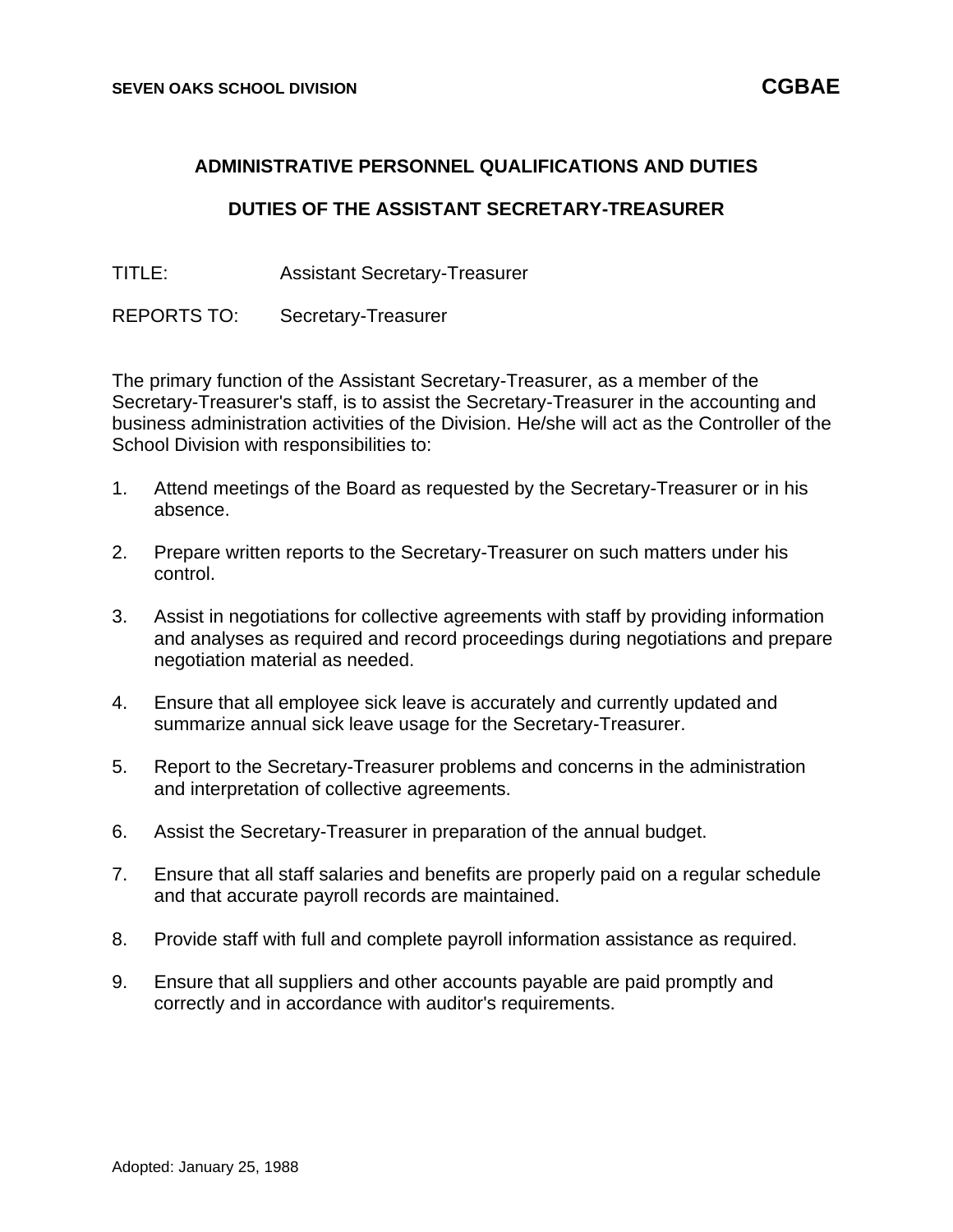- 10. Conduct the annual review of school fund accounting and prepare reports to the Secretary-Treasurer.
- 11. Prepare year-end financial statements on forms supplied by Manitoba Education (Public Schools Finance Board) for verification by the auditors engaged by the Board.
- 12. Assist the auditors in the conduct of their audits, and to ensure that all material required by them is produced and presented to them truly and accurately and in accordance with generally accepted accounting practices and principles which are consistent with prior years.
- 13. Present to independent auditors all necessary documents, working papers, reconciliations, schedules, inventory reports, as may be required by them.
- 14. Perform on-going internal audit procedures including control of all general ledger accounts Assets, Liabilities, Revenue, Expenditures, (both Current Fund and Capital Fund).
- 15. Maintain monthly analyses of all subsidiary ledger accounts (receivables, non resident fees, rentals, etc.) and reconcile to the general consolidated account balance.
- 16. Assist the Secretary-Treasurer in the handling of banking school division funds and supervise monthly reconciliations of bank accounts for the current fund and the capital fund.
- 17. Make all necessary reports to governmental bodies (cashflow statements, etc.) to ensure that grants and advances will be processed expeditiously and favourably for the Division.
- 18. Ensure that all grant and other revenue is received in a timely fashion.
- 19. Coordinate and approve all accounting transactions that are to be included in the Division's monthly operating statements and to ensure statements are produced in accordance with Board Policy.
- 20. Assist in preparation of all capital projects claims and documentation.
- 21. Assist staff with computer problems, interpreting programs such as word processing, data base management, and management information systems.